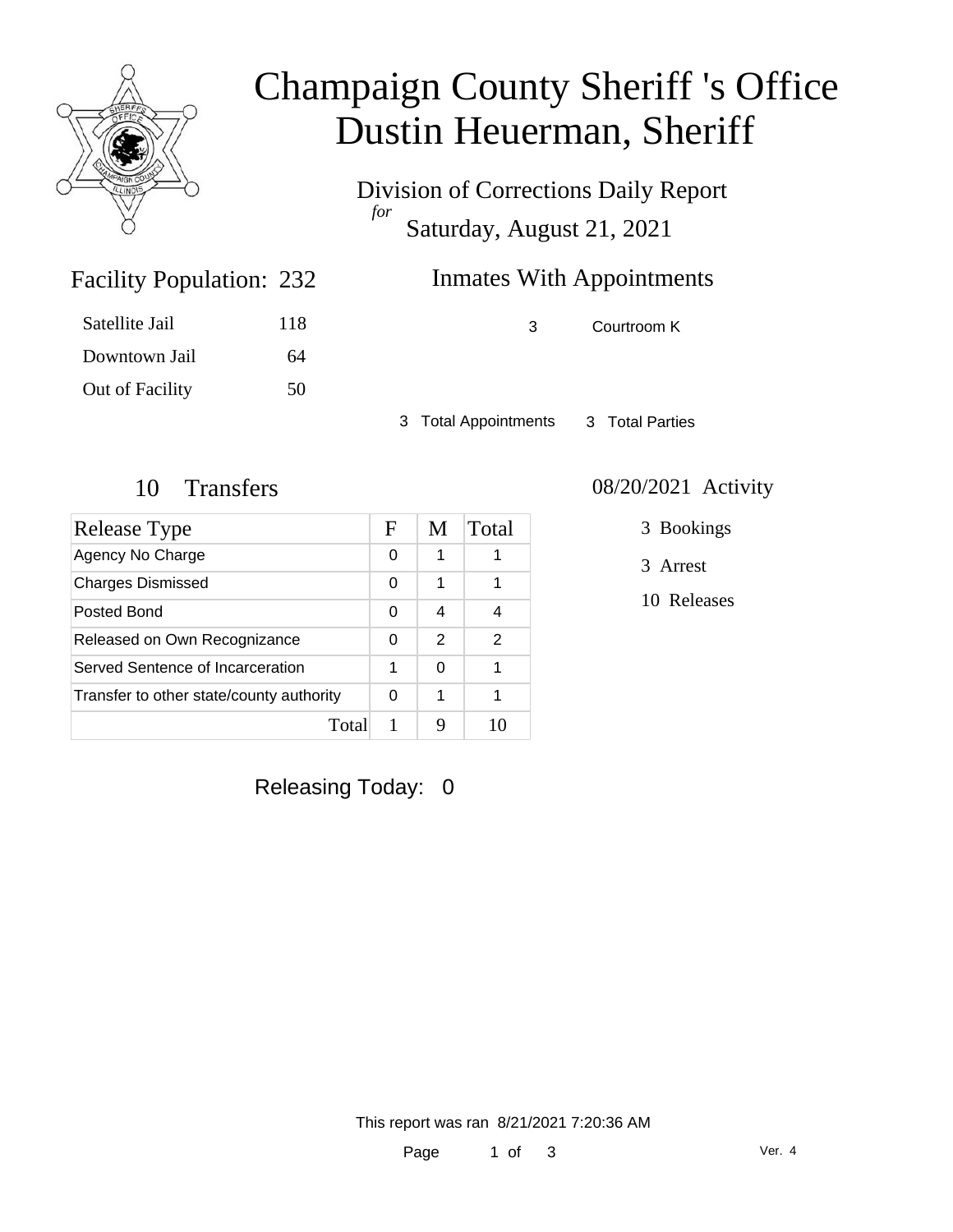

# Champaign County Sheriff 's Office Dustin Heuerman, Sheriff

Division of Corrections Daily Report *for* Saturday, August 21, 2021

#### Custody Status Count

- Electronic Home Dentention 18
	- Felony Arraignment 6
		- Felony Other 4
	- Felony Pre-Sentence 6
		- Felony Pre-Trial 146
	- Felony Sentenced CCSO 8
	- Felony Sentenced IDOC 19
		- Hold Other 1
	- Misdemeanor Arraignment 2
		- Misdemeanor Pre-Trial 2
- Misdemeanor Sentenced CCSO 1
	- Petition to Revoke 4
	- Remanded to DHS 14
		- Traffic Pre-Trial 1
			- Total 232

This report was ran 8/21/2021 7:20:36 AM